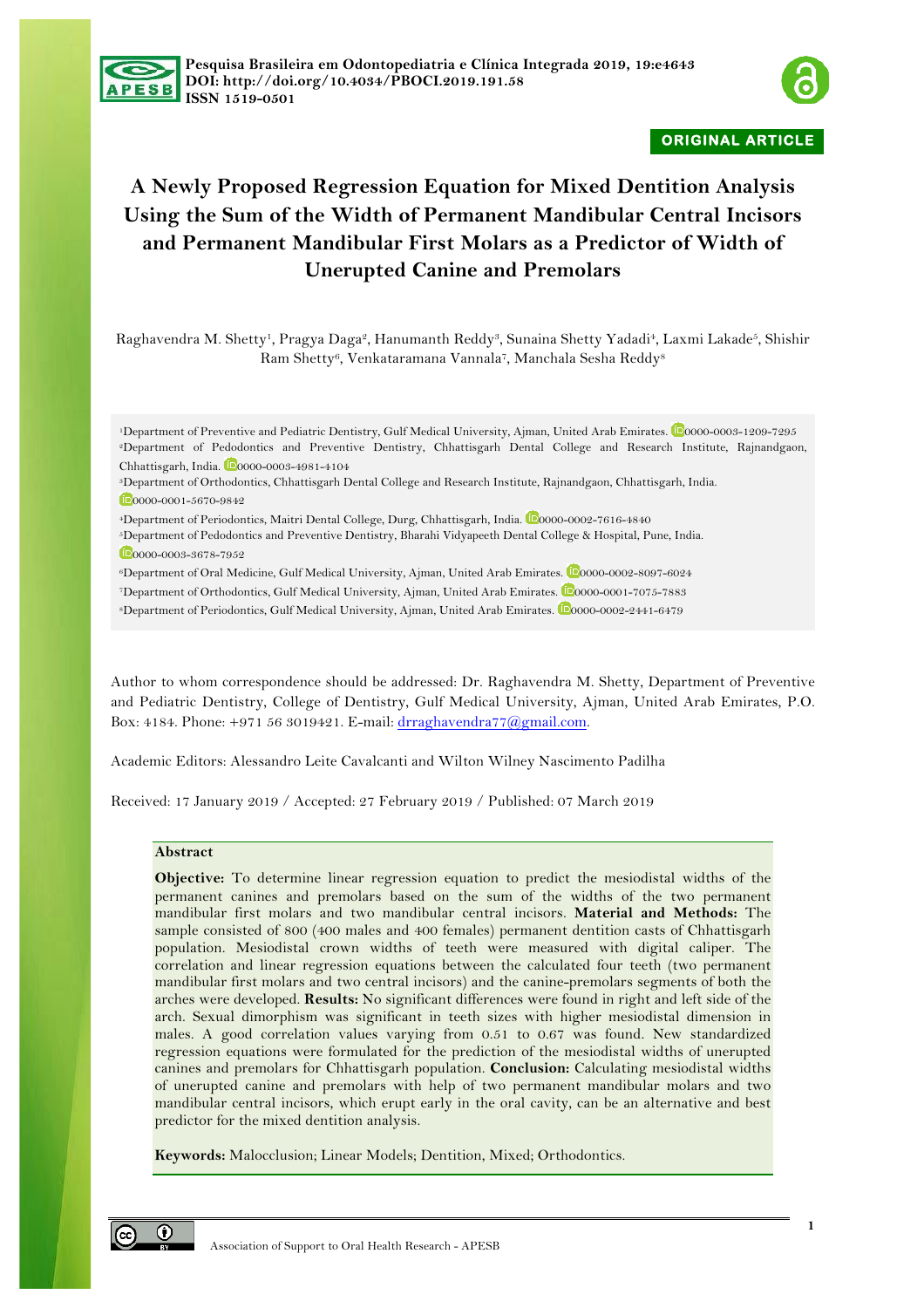### **Introduction**

Mixed dentition space analysis is an important aspect is to supervise the development of functionally stable occlusion and treatment planning. It indicates preventive measures that are essential to prevent a potential irregularity from progressing into severe malocclusion. Most children will be benefited if early diagnosis and treatment is carried out in such developing malocclusion. Discrepancy between the space required and space available is one of the orthodontic complications in mixed dentition. Prediction of arch length deficit or discrepancy is the most important step in planning a treatment protocol for such clinical situations. This allows the treatment to be initiated and executed swiftly yielding better results  $\lceil 1,2 \rceil$ .

Various methods of estimating the sizes of unerupted permanent canines and premolars have been reported in the literature. G. V. Black and others attempt, of predicting tooth sizes were based on the tables of average mesiodistal width  $\lceil 3,4 \rceil$ , whereas other methods are based on estimating the size of permanent teeth on radiographs alone  $\lceil 1.4 \rceil$  or in combined method of using radiograph and crown diameters measured on dental casts  $\lceil 5-7 \rceil$ . The widely used methods usually associates the mesiodistal crown width of erupted mandibular permanent incisors as the predictor for the mesiodistal crown width of unerupted canines and premolars [8]. Earlier in the year 1946 it was discovered that there was a significant association between two parameters – the sum of width of permanent mandibular incisors and width of unerupted mandibular permanent canines and premolars [9]. Some of the studies have reported that, sum of the lower permanent incisors only is not the best predictor  $\lceil 10^{-12} \rceil$ . In 2007 for the first time introduced a new method by including mesiodistal width of first molar along with the sum of mesiodistal width of four incisors [13].

However, the accurateness of these prediction methods could possibly be in query when applied to other population groups because it has been well documented in literature that tooth size varies significantly between the racial/ethnic groups. Therefore, the present study aims to determine new regression equations to predict the sum of mesiodistal width of permanent canines and premolars in Chhattisgarh, Central India population by using two permanent first permanent mandibular molar and two permanent mandibular central incisors as predictor.

# **Material and Methods**

## Study Design and Sample

In this cross-sectional study, four hundred dental casts of males and four hundred dental casts of females of 14 to 21 years old orthodontic patient's residents of Chhattisgarh were chosen from the records of Pedodontic and Orthodontic Department. The casts with fully eruption of permanent first molar to first molar in both jaws, with no interproximal caries and restorations, with no pervious orthodontic treatment, with no alteration in teeth size, shape or number, with no attrition, with normal to mild crowding or spacing were included in the study. The sample included different types of occlusion. All study models were constructed from high-quality orthodontic dental stone.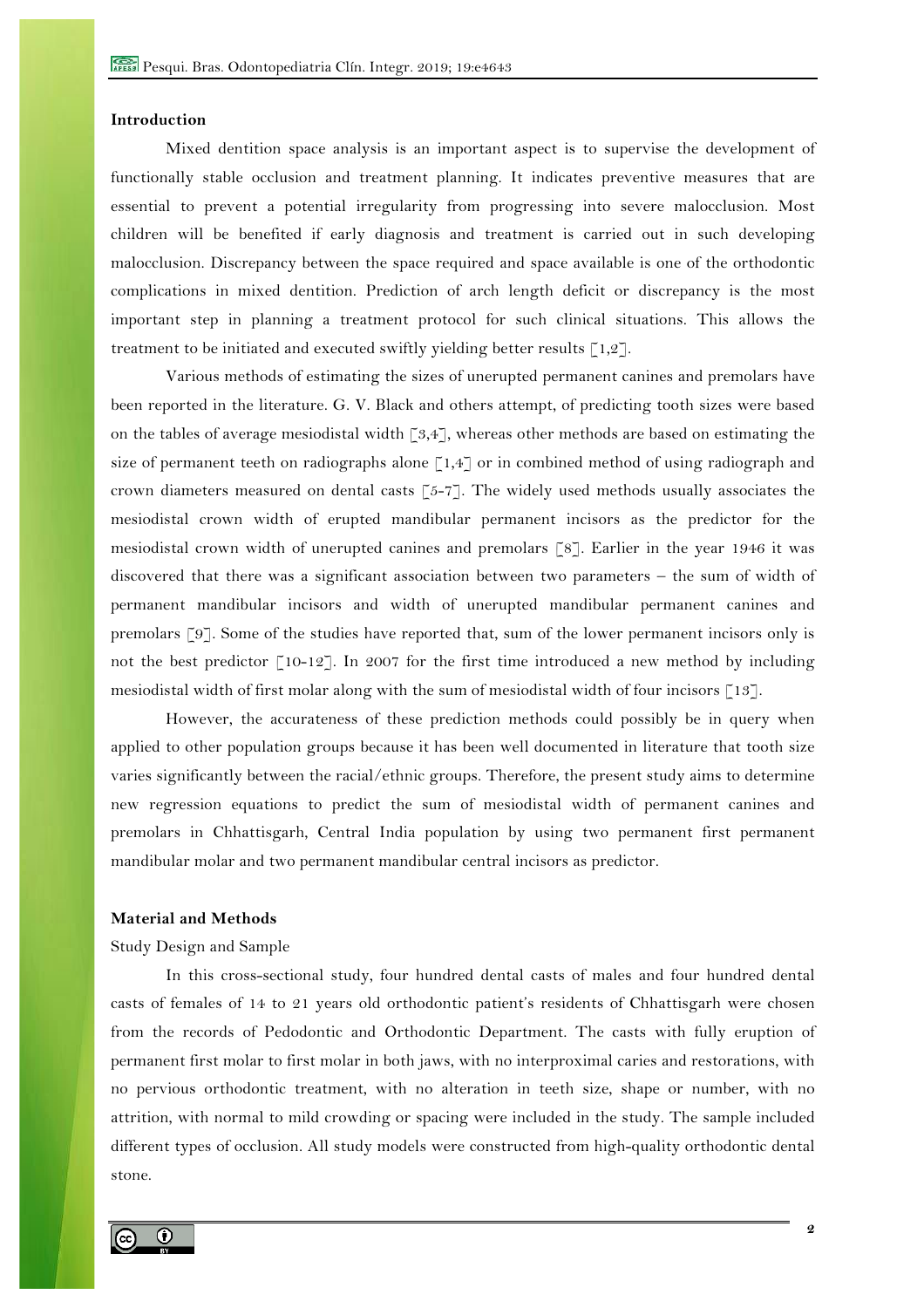# Data Collection

Greatest mesiodistal crown widths of all the permanent teeth up to the first molar to first molar in upper and lower arches were measured. The measurements were carried out according to the method previously described using a digital sliding caliper (Aerospace Co., California, USA) with an accuracy of 0.01 mm  $\lceil 14 \rceil$ . Therefore, the maximum width of the tooth between the interproximal contact points was measured parallel to the occlusal surface and perpendicular to the long axis of the tooth. As there was no statistical difference in the width between left and right side in both the arches, the actual widths of the maxillary and mandibular canines and premolars were calculated for the left and right sides, the mean value obtained was added to presume the actual combined width of permanent canines and premolars. To determine the error of the method, all measurements were repeated by the same investigator five days later and the student's t-test revealed no statistical difference.

#### Data Analysis

Linear regression was used to drive equations for the prediction of the sum of the widths of the canine, first and second premolars in either jaw. The regression equation was expressed as  $Y = a$  $+ b (X1 + X2)$ . The constants 'a' and 'b' were calculated for both sexes combined and for males and females separately. In addition, the standard errors of the estimates (SEE), the coefficients of correlation(r) and the coefficients of determination (r2) were calculated. r2 values represents the estimating accuracy of the regression equation for Y based on values of X1 and X2. The new equations were developed to estimate the mesiodistal width of unerupted canine and premolars for Chhattisgarh population.

#### **Results**

The descriptive statistics for the sum of widths of the canine-premolars segments, sum of mandibular central incisors-mandibular first molar for both males and females. The values were larger in males than females in both arches and the difference was statistically significant in all the teeth groups (Table 1).

|  | Table 1. Sum of the mesiodistal widths of the maxillary and mandibular canine/premolars segments |  |  |  |  |
|--|--------------------------------------------------------------------------------------------------|--|--|--|--|
|  | and the mandibular central incisors/mandibular first molars.                                     |  |  |  |  |

| <b>Teeth Measured</b>                 | <b>Sex</b> | N   | Mean $(SD)$      | p-value       |
|---------------------------------------|------------|-----|------------------|---------------|
| Maxillary Canine and Premolars        | Male       | 400 | $21.80 \pm 2.11$ | $< 0.001*$    |
|                                       | Female     | 400 | $20.60 \pm 1.83$ |               |
| Mandibular Canine and Premolars       | Male       | 400 | $21.41 \pm 1.77$ | $\leq 0.001*$ |
|                                       | Female     | 400 | $20.24 \pm 1.65$ |               |
| Central Incisors<br>Mandibular<br>and | Male       | 400 | $8.41 \pm 2.50$  | $\leq 0.001*$ |
| Mandibular First Molars               | Female     | 400 | $7.91 \pm 2.46$  |               |

 $SD = Standard Deviation; * = Statistically significant.$ 

The correlation coefficients (r), determination coefficients (r2), constants 'a' and 'b' and the standard error of estimate (SEE) for both males and females are determined. The correlation

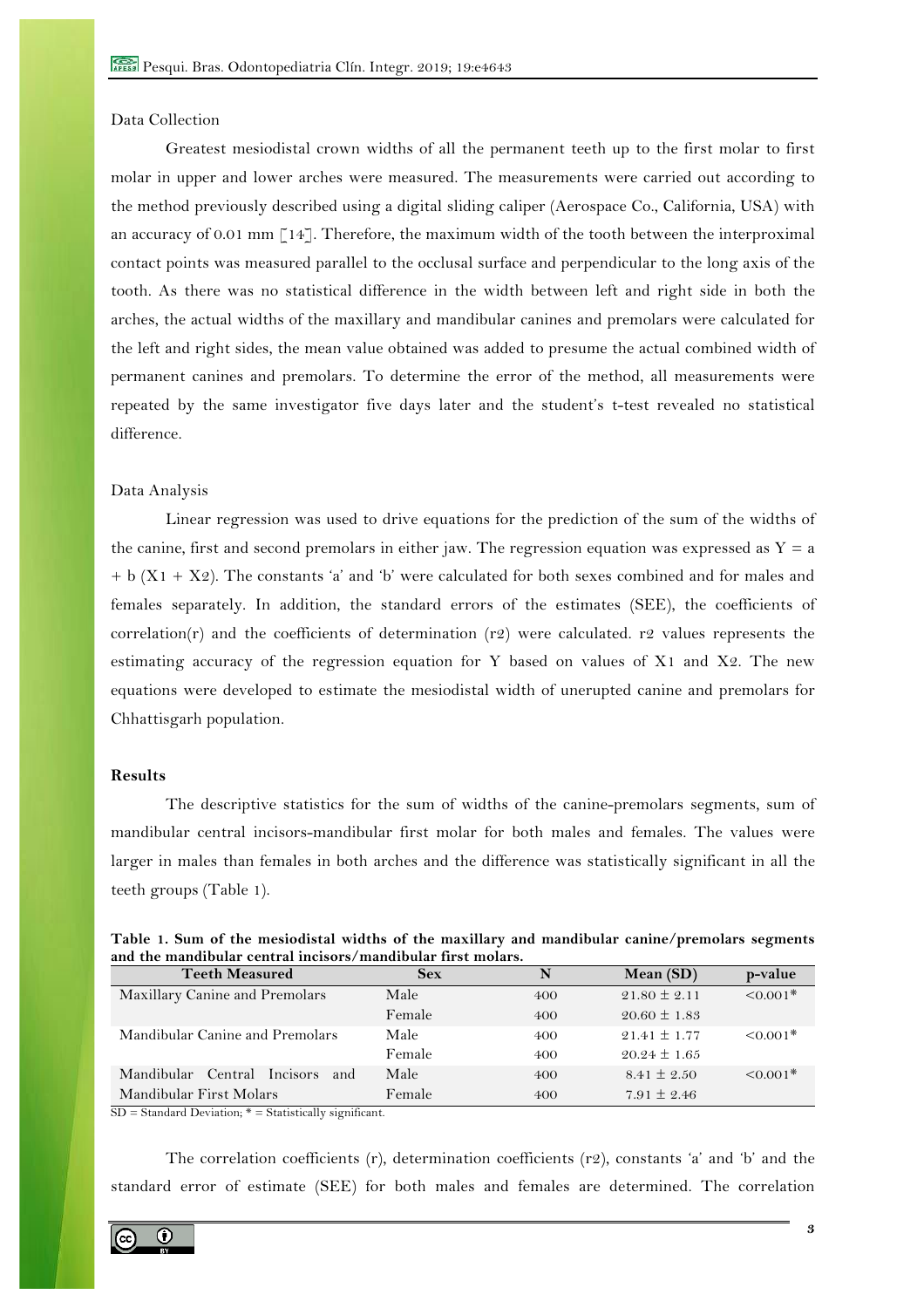coefficients between the sum of mandibular central incisors-mandibular first molars widths and sum of the canine-premolars widths ranged from  $0.51$  to  $0.67$ . Highest r2 value was  $0.45$  in males' maxillary arch and lowest one was 0.26 in females' mandibular arch (Table 2).

| $-5 - - -$<br><b>Teeth Measured</b> | <b>Sex</b> | <b>Determination</b><br>Correlation |                  | <b>SEE</b> | Constants |      |
|-------------------------------------|------------|-------------------------------------|------------------|------------|-----------|------|
|                                     |            | Coefficient (r)                     | Coefficient (r2) |            | a         | b    |
| Maxillary Canine and Premolars      | Male       | 0.67                                | 0.45             | 1.56       | 5.31      | 0.42 |
|                                     | Female     | 0.52                                | 0.27             | 1.56       | 7.20      | 0.35 |
|                                     | Combined   | 0.64                                | 0.41             | 1.58       | 5.14      | 0.41 |
| Mandibular Canine and Premolars     | Male       | 0.63                                | 0.40             | 1.38       | 8.47      | 0.33 |
|                                     | Female     | 0.51                                | 0.26             | 1.42       | 8.53      | 0.31 |
|                                     | Combined   | 0.61                                | 0.37             | 1.43       | 7.42      | 0.35 |

**Table 2. Coefficient of correlation (r), coefficient of determination (r2), Standard error of estimation, regression constants (a, b) for various tooth groups.**

SEE = Standard Error of Estimation.

The new linear regression equations were derived from the sum of widths of mandibular central incisors-mandibular first molars and sum of widths of canine-premolars segments. Therefore, new regression equations in the form of  $Y = a + b (X1 + X2)$ .

Maxillary arch,  $Y = 5.14 + 0.41 (X1 + X2)$ 

Mandibular arch,  $Y = 7.42 + 0.35 (X_1 + X_2)$ 

Y represented the estimate of the sum of canine and premolars widths in millimeters on either the right or left side. X1 indicating the sum of the two mandibular central incisors widths in millimeters, X2 indicating the sum of the two mandibular first molars were formulated in male and female separately, the constant "a" is the Y intercepts and the slope of the regression is represented by constant "b". So, the regression equation based on sum of four teeth i.e., permanent two mandibular first molars and two mandibular central incisors for both males and females for Chhattisgarh population were formulated (Table 3). The regression equation for maxillary arch, in males was  $Y = 5.31 + 0.42$  (X1 + X2) and in females was  $Y = 7.20 + 0.35$  (X1 + X2). The regression equation for mandibular arch, in males was Y = 8.47 + 0.33 (X1 + X2) and in females was Y = 8.53  $+ 0.31$  (X1 + X2).

**Table 3. New regression equation for Chhattisgarh population using sum of the widths of the two permanent mandibular first molars and two mandibular central incisors.**

| <b>Sex</b>         | <b>Maxillary Arch</b>         | <b>Mandibular Arch</b>      |
|--------------------|-------------------------------|-----------------------------|
| Males $(M)$        | $Y = 5.31 + 0.42 (X1 + X2)$   | $Y = 8.47 + 0.33 (X1 + X2)$ |
| Females $(F)$      | $Y = 7.20 + 0.35 (X_1 + X_2)$ | $Y = 8.53 + 0.31 (X1 + X2)$ |
| Combined $(M + F)$ | $Y = 5.14 + 0.41 (X1 + X2)$   | $Y = 7.42 + 0.35 (X1 + X2)$ |

# **Discussion**

The primary step towards a successful orthodontic treatment is an early and correct diagnosis. The dentition analysis is an important step to make a proper diagnosis  $\lceil 15 \rceil$ . The mixed dentition analysis allows the identification of a tooth size-arch length discrepancy in an early stage and dictates different treatment approaches such as: space maintenance, space regaining, serial extractions, eruption guidance and observation without any intervention  $\lceil 16 \rceil$ .

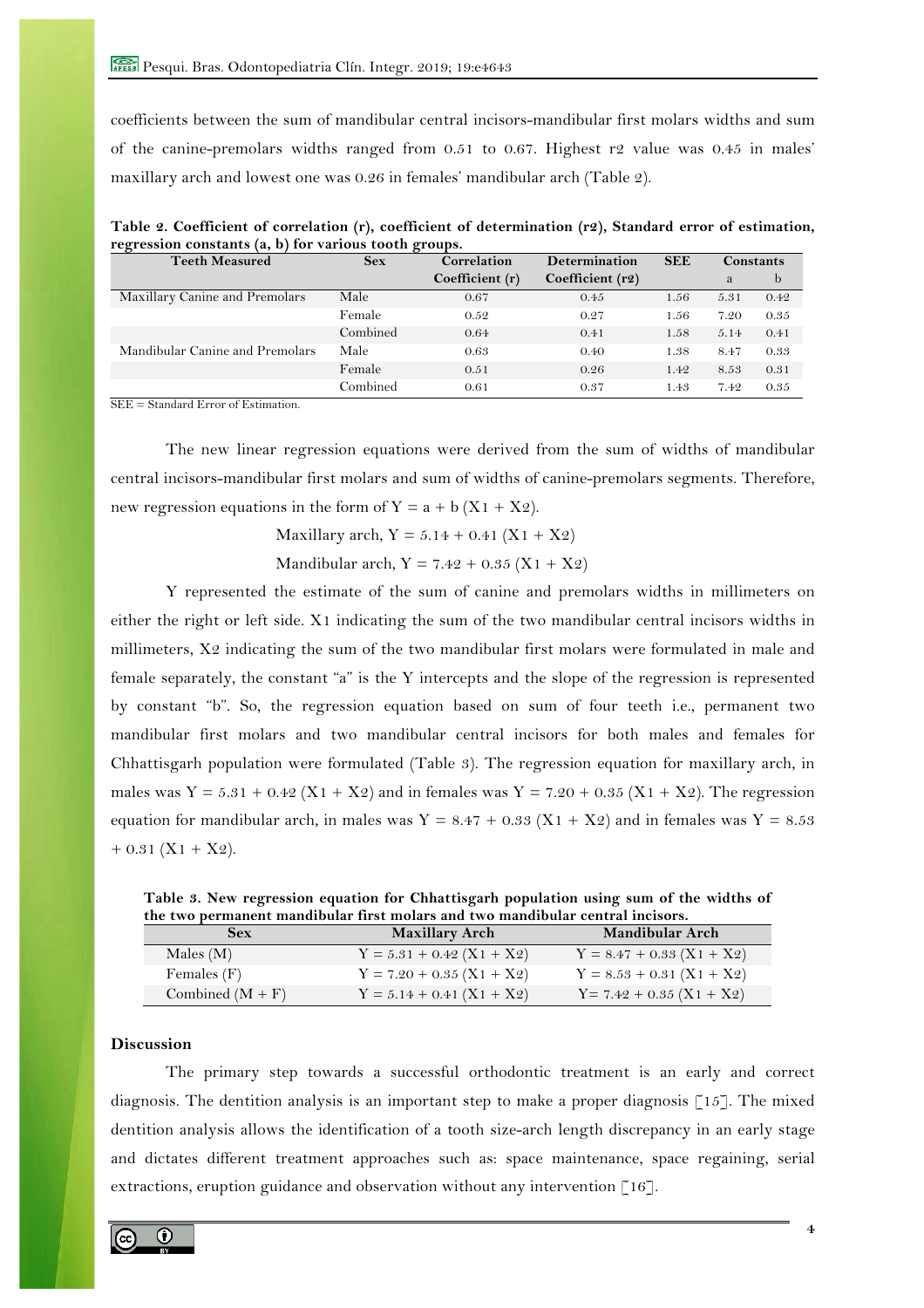Traditionally mixed dentition analysis is performed by specific regression equations and radiographic evaluation of the dentition status. Sometimes a combination of both the methods is also employed to evaluate mixed dentition. Being a non-radiographic technique and relying solely on clinical measurements of erupted permanent tooth makes regression analysis one of the most popular analytic tools.

Based on these assumptions the current study applies an equation, which was proposed of late and is based on the totality of mesiodistal width of central incisors and first molars of the mandible. The idea was to generate a novel regression equation appropriate for Chhattisgarh population. However, the earlier linear regression equation formulated for Chhattisgarh population was based on Tanaka-Johnston equation using four mandibular incisors [17]. The permanent molars were not used in the earlier equation.

Various studies have been published on mixed dentition analysis highlighting the racial and ethnic differences in tooth dimensions [18,19], with differences between male and female tooth widths  $\lceil 12,20,21 \rceil$ , although few studies did not consider gender differences  $\lceil 11,22,23 \rceil$ . In the present study, a statistical difference was found between mesiodistal width of male and female tooth with males having more mesiodistal width as compared to females. The analysis was done separately for male and female samples. Nevertheless, when subjects from both genders were evaluated simultaneously a good correlation was observed.

Another observation in the study was the lack of statistically significant differences between the arches on either side of the midline, a finding which was also confirmed by some other investigators [12,21]. A larger sample size (n=800) was included to minimize the bias and guarantee the reliability of the data. To regulate a more specific correlation and accurate result, both sides of the mandibular arch was considered, similar to the method previously used  $\lceil 24 \rceil$ .

Using only the values of sum of mandibular first molars and mandibular central incisors to predict width of sum of canine and premolars without the incorporation of regression equations seems imprecise. Regression equations usually provides an accurate and precision results. Hence many investigators advocate multiple linear regression equations over the simple linear equations [15,25]. Higher correlation coefficients and better accuracy is seen in the multiple linear regression equations owing to the greater number of variables [10,15,23]. A good non-radiographic prediction method must be simple, fast, practical, precise, and definite for the population from which it was derived.

In the present study, only four teeth must be measured when compared to six teeth used by some authors [13]. The prediction can be made very early, as we need not wait for the lateral incisors to erupt. Like the use of mandibular incisors, the use of the first permanent molars has several advantages. They erupt early in the mixed dentition, are easily measured, and show little variability in size. Moreover, they are the first permanent teeth to erupt in the oral cavity and the relationship of maxillary and mandibular first permanent molars provides an early indication of the developing permanent occlusion [26]. It has been suggested the sum of permanent maxillary central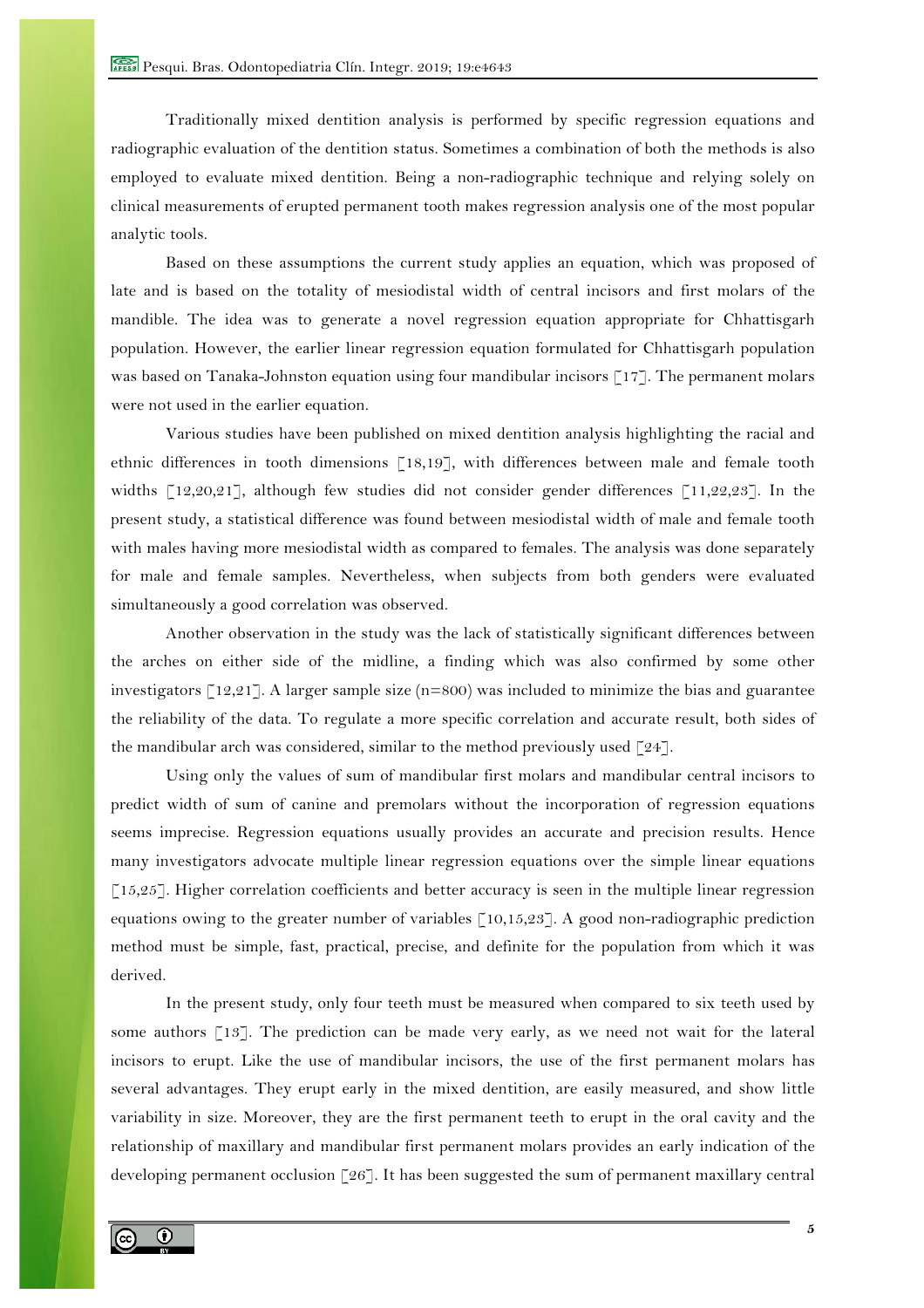incisors (instead of mandibular) and mandibular first molars as best predictors [27]. In the present study, we did not use maxillary first molar because it erupts after the mandibular molars so may delay the mixed dentition analysis and crown in the distal area is usually covered by gingiva, so measuring it's actual mesiodistal dimension may be difficult.

Although multiple regression equation is complex and difficult to memorize but they are the ones provide better accuracy for estimating the mesiodistal distal width of unerupted canines and the premolars. However, further studies on comparison with different regression equations and its accuracy need to be explored.

# **Conclusion**

Determination of mesiodistal widths of unerupted canine and premolars with help of two permanent mandibular molars and two mandibular central incisors, which erupt early in the oral cavity, can be an alternative and best predictor for the mixed dentition analysis.

# **Financial Support:** None.

**Conflict of Interest:** The authors declare no conflicts of interest.

#### **References**

- [1] Huckaba GW. Arch size analysis and tooth prediction. Dent Clin North Am 1964; 11:431-40.
- [2] Profitt WR, Field HW, Sarver DM. Contemporary Orthodontics. 4th. ed. St. Louis: Mosby Inc., 2007. 102p.
- [3] Black GV. Descriptive Anatomy of Human Teeth. 4th. ed. Philadelphia: S.S. White Dental Manufacturing, 1897. pp. 16.
- [4] Nance HN. The limitations of orthodontic treatment: Mixed dentition diagnosis and treatment. Am J Orthod 1947; 33:177-223.
- [5] Hixon EH, Oldfather RE. Estimation of the sizes of unerupted canines and premolar teeth. Angle Orthod 1958; 28:236-40.
- [6] Staley RN, Hoag JF. Prediction of the mesiodistal widths of maxillary permanent canines and premolars. Am J Orthod 1978; 73(2):169-77. https://doi.org/10.1016/0002-9416(78)90187-2
- [7] Staley RN, Kerber RE. A revision of the Hixon and Oldfather Mixed-Dentition prediction method. Am J Orthod 1980; 78(3):296-302. https://doi.org/10.1016/0002-9416(80)90274-2
- [8] Tanaka MM, Johnston LE. The prediction of the size of unerupted canine and premolars in a contemporary orthodontic population. J Am Dent Assoc 1974; 88(4):798-801. https://doi.org/10.14219/jada.archive.1974.0158
- [9] Carey CW. Linear arch dimension and tooth size. Am J Orthod 1946; 35:762-75.
- [10] Bernabé E, Flores-Mir C. Are the lower incisors the best predictors for the unerupted canine and premolars sums? An analysis of a Peruvian sample. Angle Orthod 2005; 75(2):198-203.
- [11] Nourallah AW, Gesch D, Khordaji MN, Splieth C. New regression equations for predicting the size of unerupted canines and premolars in a contemporary population. Angle Orthod 2002; 72(3):216-21.
- [12] Legovic M, Novosel A, Legovic A. Regression equations for determining mesiodistal crown diameters of canines and premolars. Angle Orthod 2003; 73(3):314-8.
- [13] Melgaço CA, de Sousa Araújo MT, de Oliveira Ruellas AC. Mandibular permanent first molar and incisor width as predictor of mandibular canine and premolar width. Am J Orthod Dentofacial Orthop 2007; 132(3):340-5. https://doi.org/10.1016/j.ajodo.2005.07.033
- [14] Moorrees CFA, Reed RB. Correlation among crown diameters of human teeth. Arch Oral Biol 1964; 9(6):685-97. https://doi.org/10.1016/0003-9969(64)90080-9